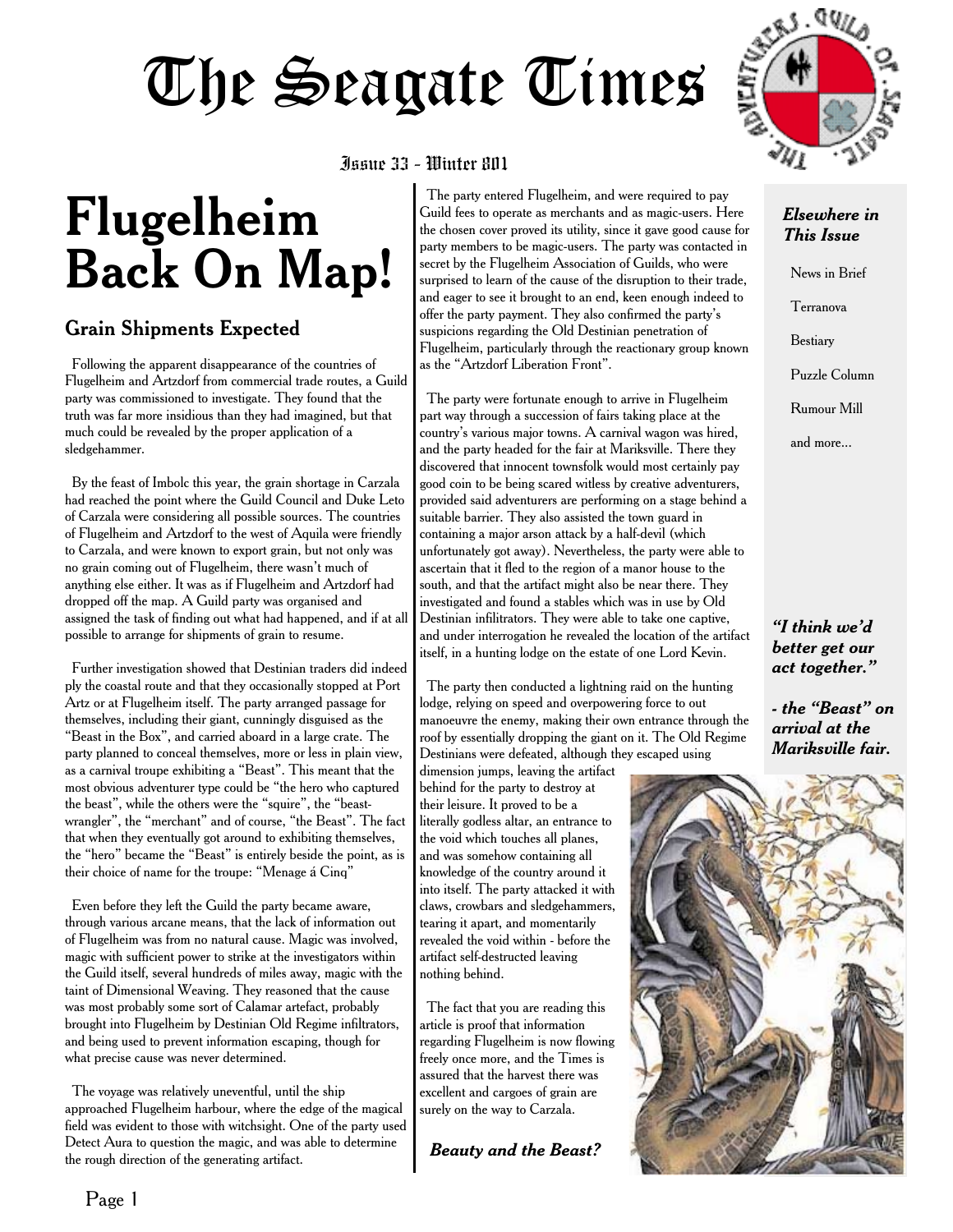*"Why did you have to kill him? Why couldn't you just hit him 'til he fell over?" asked Lucius. "I did" replied 2'6" tall Faith. "That's how I could reach his throat."*

# **News in Brief**

### Big Juju repopulates Ildrisholm **Fossegrim an endangered species?**

A party of adventurers, while down in the Islands of Adventure, have discovered that the Big Juju, a freshwater kraken living in the upper reaches of the Sweetwater, had requested at least six fossegrim to be sent to him, in order to replace the dwindling population, probably reduced owing to the actions of previous adventurers.

The fossegrim had been sent from a small island in the Islands of Adventure, the Isle of Karvala, by a combined effort of an E&E, rune mage and ice mage. We tracked these individuals down but, they were currently engaged in a complex 'war game' with Karval, an Air Spirit so we were unable to interview them directly. The game was taking place inside an obelisk, which was an Air Place of Power, and the players were currently in a semi-corporeal state requiring neither food or drink for the duration. The obelisk contained an airspring and was accessed through a portal disguised as a wooden door in some nearby ruins. We were informed by Karval that the game is excellent training for military scientists, especially high ranked ones, and invited us to play. We declined on the basis that the game could take an extreme long time to play out. The current players may be going for the next few months. Several other people have come here for the express reason of playing.

Prior to them starting the game, a month or so ago, these three adventurers had captured the fossegrim then transformed them into an ice cube by means of an ice hibernation spell. The resulting cubes was then posted, by means of a rune portal, towards Ildrisholm. However, the portal intercepted the one between Seagate and Ildrisholm and the cubes arrived at the Guild. Since the travel time in the second portal varied, depending on which spot was touched, the cubes arrived over a several day timespan.

The Big Juju has also been asking for adventurers to find the Book of Ildris, who is the founder of Ildrisholm.

By Aurora

*The Big Juju*



*Sven:*

*"What rotten bugger puts a snake in their sock drawer?"*



Have YOU seen this dwarf?

# **Brundar's Ma Missing**

Jhensi Hallenger the well respected matriarch of the northern dwarven city Brightrock is now missing, possibly in Hell. At the last guild meeting guild member Brundar Hallenger was summoned home, because it was her birthday, and she was asking for Brundar to help her get better.

When the guild party arrived after the first week of Fruit, she was at home, having been abed raving and sick for the last month. It was only due to the herbal infusions given by the local healers that she hadn't died several times already. She was randomly and excessively using her magical talents to create things, which was continually taxing her strength.

Jhensi Hallenger was the strongest and most powerful mage in Brightrock, of a type known as Noble Mages. The Noble Mages don't fit into the usual thaumaturge-elementalentity college structure that the philosopher find so tidy. Rather they use mana to ask their Mother God, Gaia, to do their wishes. They can create things from nothing, such as a cup for the healer's tea as Jhensi demonstrated early on, or doppelgangers, such as the one of Brundar she did when she got irate at a visitor. However apparently it is more strenuous to create things, many of the other Noble Mages preferring to mould existing stuff to their will. Sarah Highbright, of the dwarven royal family, was another powerful Noble Mage who effortlessly would undertake "minor magics" such as to summon salt across the table for her dinner and the like.

The party set off to investigate Old Brightrock, the dwarven city that had been abandoned several centuries ago, as the astrologers indicated an imp residing there wielding a holy (or holey) cooking utensil. Old Brightrock was inhabited by an army of Gnolls (7' tall dog humanoids)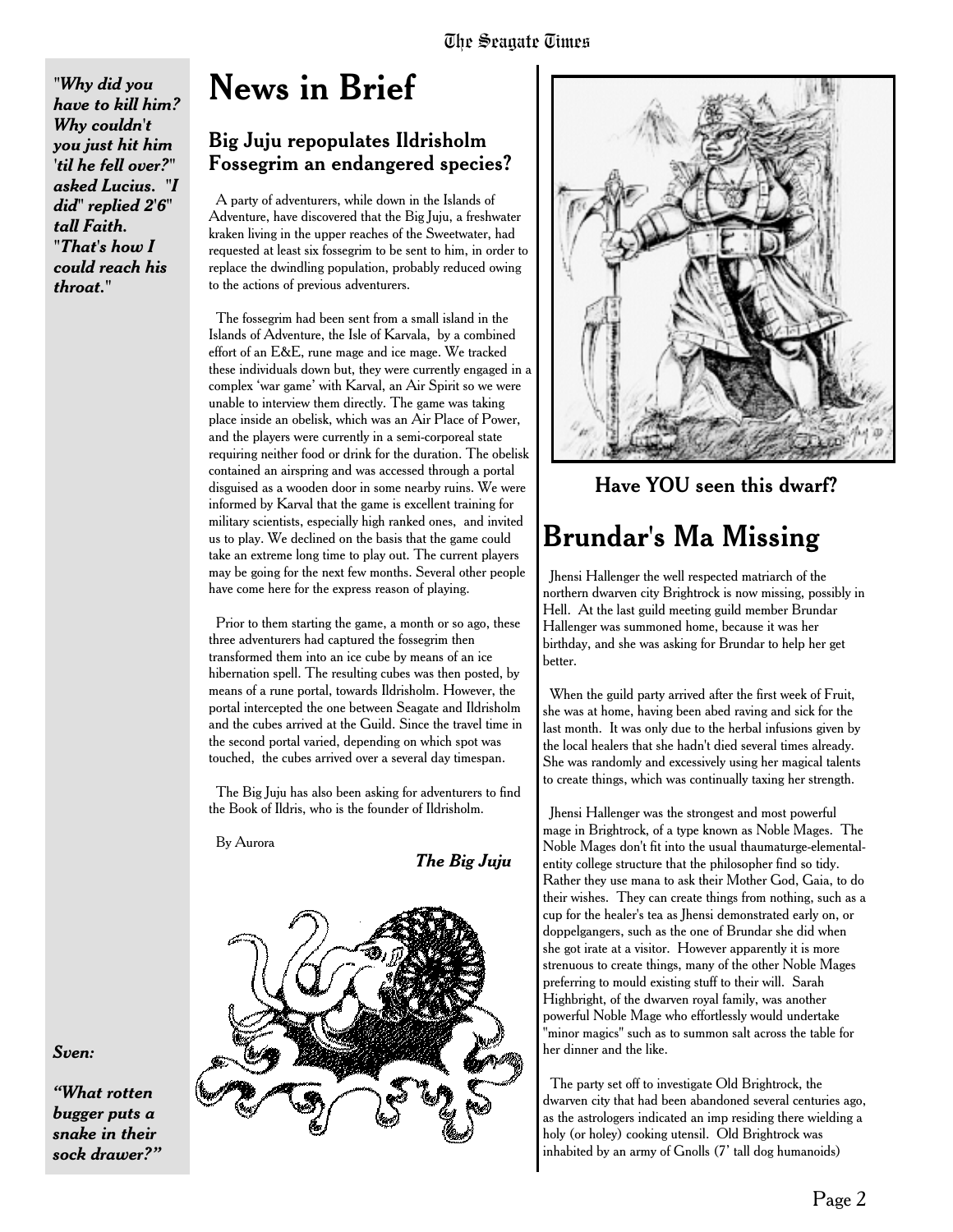who had taken over some of the indigenous Manticores as mounts (human head and torso with arms, bat wings, lion rear body).

The leader of the Gnolls was a goblin, known as Pan a' Leke, the holey cooking utensil. In his employ he had two or three powerful imps, one of which was a summoner of more lesser demons. They had created the warding defences the party encountered, which were belonging to the fire, illusion and binder colleges. Except for a ward which was non colleged, triggered by any counterspell going through it, placed in front of a more usual ward.

The party eventually walked into Pan a' Leke's stronghold at his invitation, to negotiate for Brundar's life and the removal of the cursing rune on his forehead, in return for the dagger which the party held, which he required for said ritual. In addition the party negotiated that he remove the affliction that was upon Jhensi Hallenger. Valery learnt his individual true name as surety of his good intent, but he reneged anyway.

Brundar lay on the sacrificial table while the imp bound his hands and feet, then slashed his ribcage to get the blood flowing, apparently a requirement for the ritual. After an hour of song and dance by the imp, with his three summoned black cherubim holding the magical daggers, Brundar's curse was removed. Pan a' Leke then started the second ritual to remove Jhensi's affliction. Shortly after it started, a portal to Jhensi's bedroom opened up, and she flew through as if on a flying carpet, and began thanking Brundar for his sacrifice.

At this point it became clear to the party that Jhensi had got Brundar into this situation only so he could be killed to give her more power. Brundar and the party thought things had gone far enough, and a fight ensued whereupon the one cherubim, two imps, and Pan a' Leke were killed. Jhensi was overwrought with rage and despair at Pan a' Leke's death and disappeared. She is still missing and will attempt to use Brundar for her designs again at some stage in the future.

The party were grieved at the uproar that Jhensi's disappearance caused the ruling council at Brightrock, as Jhensi was about to become one of the King's Advisory. They are also interested in meeting with a Baron of Aquila, who had also sent a group of mercenaries to stop Jhensi achieve her aims. Too bad they were also in the employ of Pan a' Leke and betrayed the party to deliver Brundar into the gnome's hands. Their leader was killed, but two mages Kurr Feldt (celestial) and Lowenk Grabsfarr (mind) escaped. If anyone meets or knows the whereabouts of these two experienced mercenaries, Brundar wants to know.



# **Ceremonial Destruction on Purple!**

Further rumours have drifted into our offices concerning recent events on Purple entailing a guild party led by Amelia Pendragon. The other members of the party were Gerrard, Drovar, Darien, Eric the "Dwarf", and TDP Roberts. Guild tax records suggest they have considerably increased their personal wealth.

Reports from the human lands of Mercy, to the north of the Fetid Swamp of Death, show that the party helped the dwarvish King Robert of Fyres who led a suicide raid to the Orc lands. The raid ended when the few hundred dwarves in his honour guard finally died of their wounds, still swinging axes and singing war chants. Darien however denies any involvement in the destruction of Broadford and consequent deaths of a million orcs. "He wasn't 'King'. We did not accompany **the** King to the orc lands, we were not in the arena at the time of the explosion, we did not carry off his body and in no other way were we involved."

The Dwarves of Fyres live in vast cities to the south of the Amalfi dwarves, who are their distant cousins. These two great clans escaped an undead drow empire by burrowing into the mountains south of the human lands of Mercy. Some previous contact had been achieved with the Amalfi dwarves.

The Fyre dwarves are aligned with Metis who, unlike the other Titans, is still on plane and grants boons to the royal line. The Fyre have also benefited from the presence of undead on the borderlands as few orcs get close enough to cause any harm to the dwarves.

Harold Goodfield, a corporal in the Royal Guard, penned the following words while recovering at Amalfi.

Patriarch Robert, our leader good and true for the last 547 years, went on a pilgrimage to the east. I was blessedly chosen to be part of The Patriarch's Escort. Amelia Worldbreaker entreats led us to the orc municipality of Broadford in the heart of the torrid Great Jungle, and our ultimate betrayal.

I will not go into the details of the repulsive Orcish ceremony that took place in the Grand Arena. I was fortunate in that I was not directly hit by the huge blast flattened the forest for miles around and deafened generations. We few survivors of the Escort fought our way out of the remains of the Arena.

There was huge confusion as small groups of us fought the heathen hordes. Standing back-to-back with Frederick Straight-Furrow, I vowed to dispatch as many orcs to their afterlife as possible.

Just as things looked particularly grim, Amelia, she of great thews, descended from the welkin, kept her tryst and led us to salvation. Under her enlightened direction, small groups made their gore-splattered way together. Making our way corpse by axe-rent carcass, we few dozen survivors assembled under lightning-rent skies. Gathering up a few dwarven

*When faced with kegs of beer, and struggling to find the dwarven word for wine, someone suggested:*

*"Elf Beer", hastily correcting themselves, "Not the red stuff".*

*"Why Ma?" Brundar asks partway through a battle.*

*"You're meant to be dead by now, shut up."*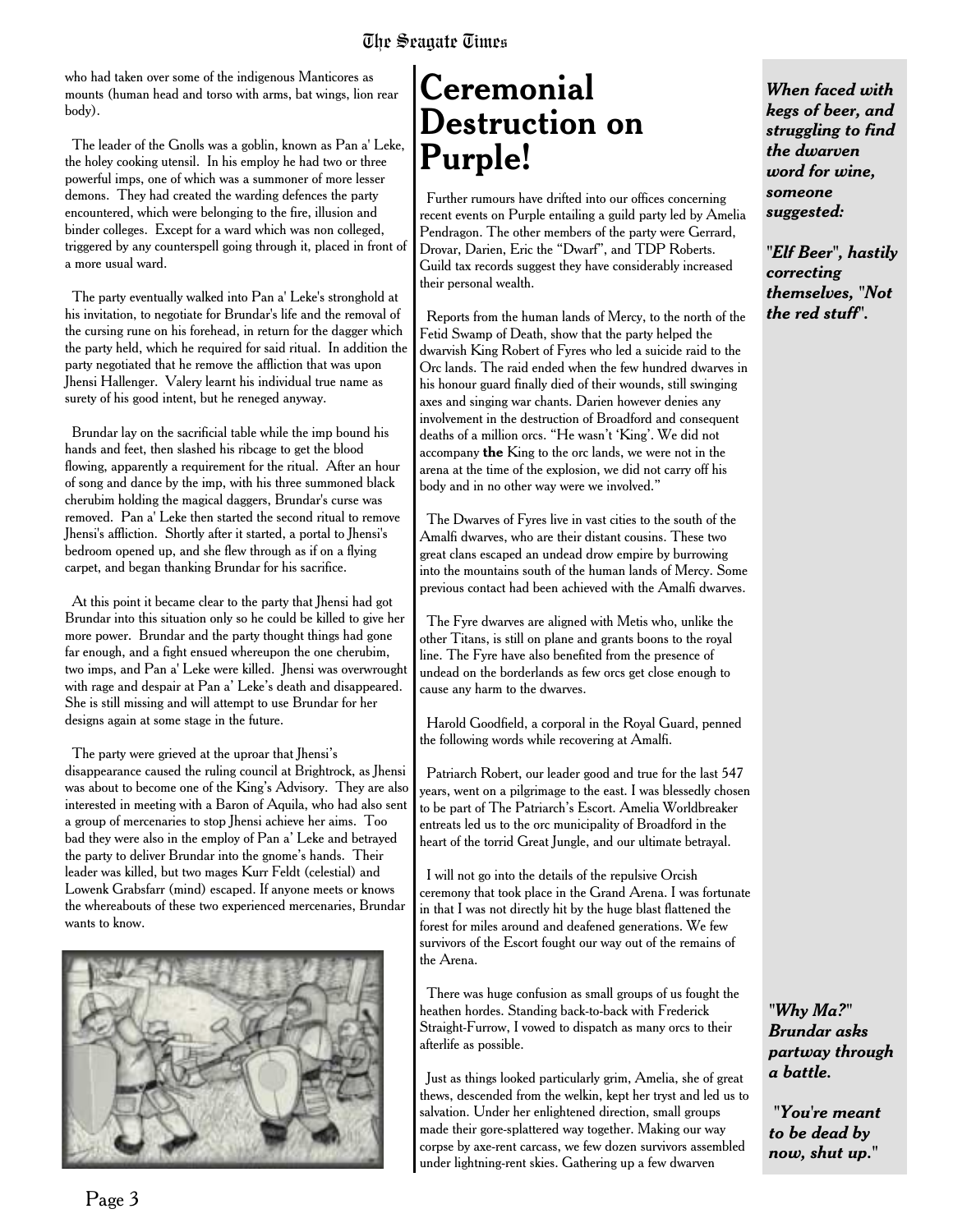#### *Old Destinian sailing proverb:*

*"Idle hands look better in shackles."*

bodies, we made our way north to the great elevated road.

Here the great confusion aided us, as there appeared to be no Orcish leadership to send a warband after our valorous group. Indeed, it was likely that only those few ahead of us on the road (fleeing to the next city) even knew that an organised band existed. As it would have been dishonourable to shoot them in the back, a small number of us flew ahead. It was immensely satisfying to stroll back down the road, picking off the cowardly pagans.

We eventually came to The Holy One's boat straddling a stream in the Jungle, where we refreshed. Watching the many large fires still belching smoke into the doom-laden skies, we resolved to use all possible means to get note back of King Robert's noble sacrifice.

We decided to leave the road rather than continue slaughtering the peasants - and our singing was getting raucous. The ever-resourceful Amelia took us to a hidden campsite where our carried could rest with respite. Even the lightly wounded pitched in to clear enough jungle for the Holy One's ship. Only the badly injured and the healers were spared their turn on watch.

Rousing before dawn, we formed up in platoons for the casting of wings from the haggard shadow mage. All of us reached the western coast, while a few even made it to the Amalfis.

So ended our glorious journey into the Heart of Darkness. Long live the King!



# **Terranova Report**

This report from our Terranovan correspondent was delivered to the Times a week ago by an Elven courier travelling from the Elven Isles to Alfheim.

#### Puerto Damieno - Duesday 4th Vintage

To my loyal readers at the Guild in Seagate, greetings, and I hope that the Autumn season finds you in good health. Once again as the weather finally cools we look forward to the festival of Samhain and the colourful costume parades of the local Lizard-folk. Puerto Damieno itself has been fairly quiet with the attention of the dreadful Spawn centred far to the North.

For myself, I am well, though I find that as time passes I have begun to miss my home in fair Bowcourt terribly, and the month of Vintage brings with it memories of the vineyards and hedgerows of home, and after such a time away, I would even gladly attend an Aquilan beerfest.

I have made an attempt to collate such information as reaches me here about the events in the lands of the Drow, although sadly this is less than I would prefer What little information I have from the North I offer you here:

Reports from Dylath indicate that the foul Spawn have been seen on the northern side of the Red Hills and Circle Mountains which mark the southern extent of the Drow lands, having apparently breached the mountain wall halfway between the Drow cities of Draj and Raam. A portion of their army marched on Raam, which already in chaos and disarray from the terrible plague that struck it some months ago, is said to have fallen easily to the invaders. The bulk of the army, including many ancient and foul creatures of terrifying description, marched on the city of Draj, whose quisling inhabitants have sided with the Spawn. It is said that where the Spawn march they bring their waters with them, and reports state that the vast area of desiccated marshland around the city is flooded for the first time in living memory. The warriors of Kinlu, the Erelheine, that were besieging Draj have been forced to withdraw further to the north and west, putting their backs perilously to the inhospitable and uncrossable Silt Sea.

There is little information regarding the other Drow citystates that I would credit, but it does seem that considerable civil unrest and disruption is continuing. The erstwhile King of Urik has disappeared, some say inside his great pyramid, and in his absence his generals ready the city's armies for war, for with Raam fallen only sixty miles westwards, there can be little doubt that they are now firmly in harm's way.

*"the huge blast flattened the forest for miles around..."*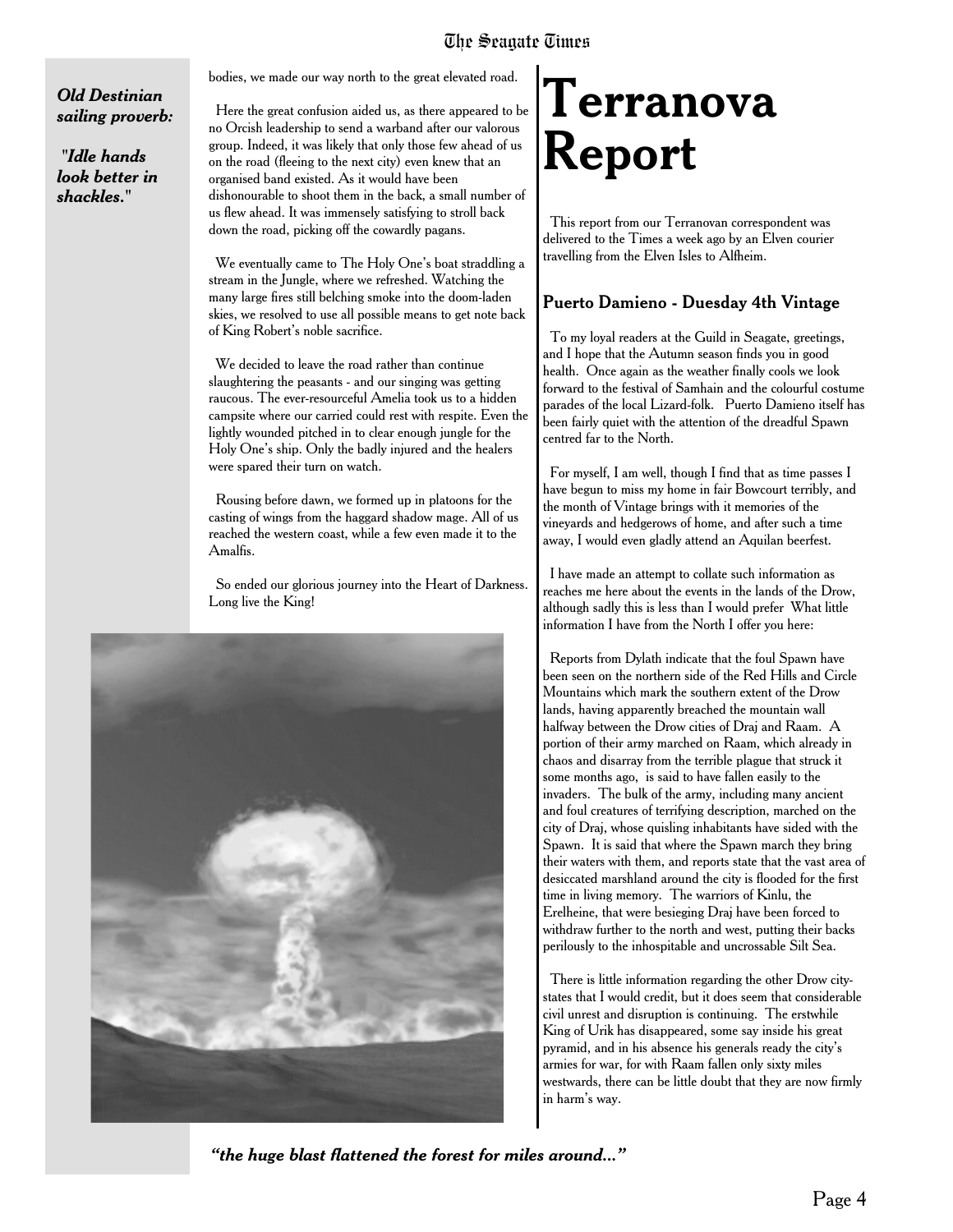

*Between the Spawn and the Drow...*

Since it seems that news from the North will not reach me here with any consistency, I have resolved to travel myself to the Drow city of Dylath and seek information closer to the source, hoping to increase both the quantity and veracity. In preparation for my journey I have been fostering goodwill amongst the Drow free-traders and corsairs that come to Puerto Damieno. My word, but they are a rough and salty bunch of fellows. I look forward to my journey, and if all goes well my next Report should be sent from that distant place.

I remain,

Henri Stanleigh. Seagate Times Special Correspondent.



**First we disguise ourselves as Church**  $\begin{array}{c} \bullet \end{array}$  The priestess of Pushova is Claribella, her symbol is the garden. *Knights, and then we sneak past the guards."*

# **The Adventurer's Guide**

## Tips for success

Never lie to the employer - especially if the employer happens to be a Mind Mage.

If someone says "I wouldn't touch it with a ten-foot barge pole", then make sure they have a fifteen-foot pole to investigate it with.

The best way to check if a monster is really dead? Hit it some more...

Always carry a non-magical light source - there are places where magic doesn't work, and being caught in the dark is a really, really bad thing.

Keeping a supply of wiccan mouse-pelts and a wiccan counterspell handy is very useful if you feel the urge to take prisoners.

Nobody appreciates a smartarse answer - and the more powerful they are the less they appreciate it.

Speed is often a better tactic than stealth.

Stealth is often a better tactic than speed.

The trick is in knowing when to relay on speed, and when to rely on stealth.

Information is like silver - the more of it you have the more options you have available.

It often pays to make an entrance - make a doorway where there wasn't one before, and you can be certain they won't be expecting you - or at least not from that direction.

Always make sure you know where the exit is - or at least a place where you can create an exit.

If you're travelling undercover, make sure that the cover is appropriate to your appearance and skills - if you're being merchants, it's a good idea to have at least one merchant in the party, and you'd better have something to sell.

#### Answers to Last Issue's Puzzles: Riddle: Diamond

Women's Rites:

- The priestess of Givova is Mirabella, her symbol is the flaming torch, and her place of worship is the hilltop.
- The priestess of Handova is Dulcibella, her symbol is the star, and her place of worship is the lakeside.
- The priestess of Muvova is Gloribella, her symbol is the owl, and her place of worship is the meadow.
- The priestess of Pullova is Arabella, her symbol is the mask, and her place of worship is the wood.
- The priestess of Pushova is Claribella, her symbol is the

*"Can you see invisible smells with witchsight?"*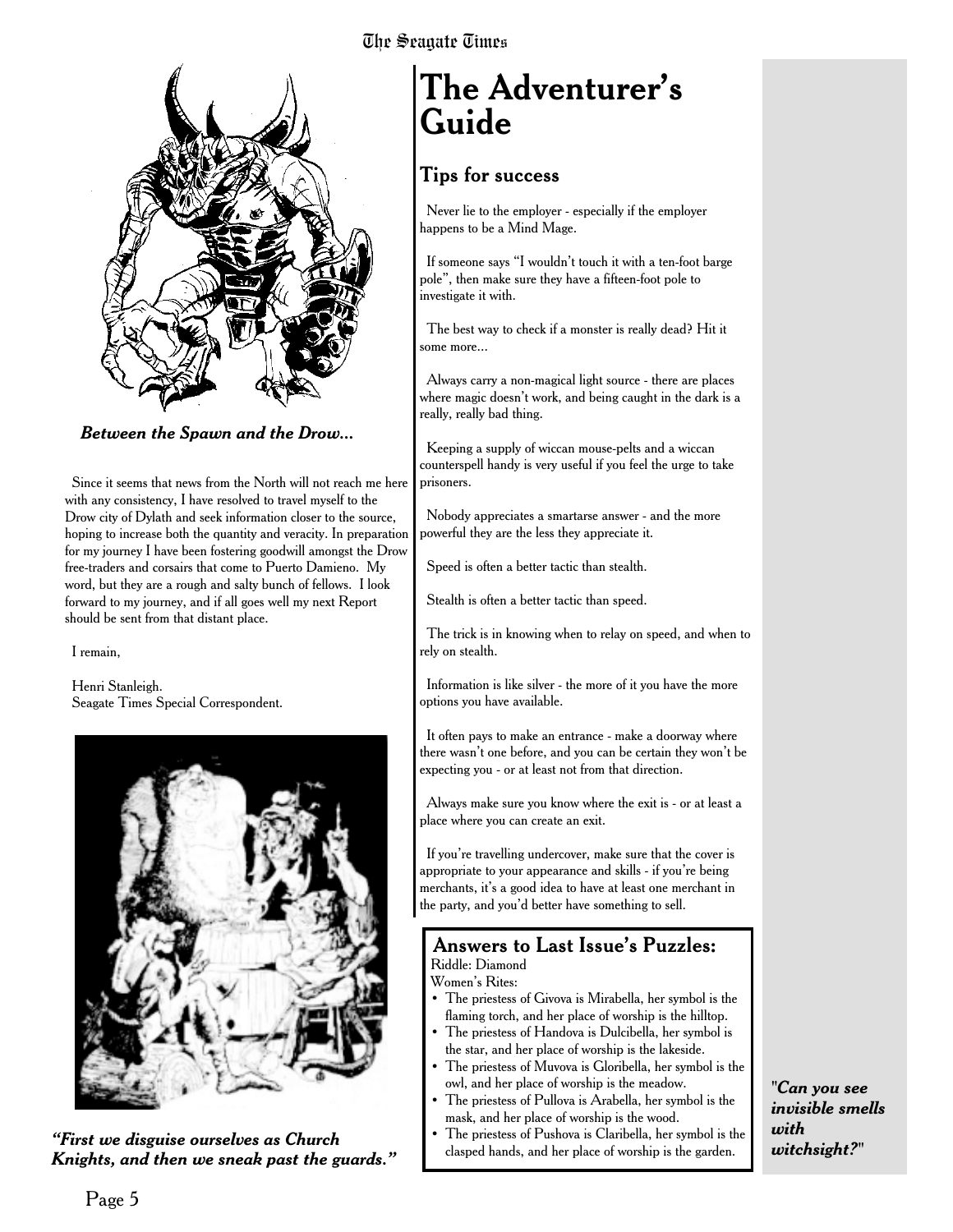*Barth: "It would be useful if I ranked my TK"*

*Amelia: "We only have one afternoon"*

*Barth: "Yes, that would be enough time."*

# **Starflower's Bestiary**

#### Great Gryphons!

Gryphons are a breed of chimera - a blending of more than one animal, in this case the eagle and the lion, created by arcane magicks in the forgotten past. Gryphons are raptorine in the foreparts and leonine in the hind with little exception. The typical gryphon has an eagle head, forelegs and wings, with a lion hind quarters, hind legs and tail. Their head, upper torso, and forelegs are like those of a giant eagle, save for the prominent ears. This eagle half is covered in golden feathers from its wing tips to its razorsharp beak. Their powerful forelimbs end in long, hooked talons. These claws are so large that they may be fashioned into serviceable drinking horns. Indeed, it is said that the talon of a gryphon will detect poison in a liquid when used as a drinking cup. Wide wings, built for soaring on thermal updrafts, with a span of twenty-five feet or more, rise out of their backs. The lower half of a gryphon is that of a lion. Dusky yellow fur covers the lion half's muscular rear legs and clawed feet. A lion's tail hangs down from the gryphon's powerful rear haunches. Adult gryphons stand five feet at the shoulder and weigh over half a ton.

Gryphons are ferocious sentient avian carnivores that prey upon horses and other herd beasts. This hunger for horseflesh often brings gryphons into direct conflict with humans. Gryphons hunt in groups of up to seven, searching the plains and forests near their lair for herd animals. With their superior vision and sense of smell, gryphons can spot prey up to two miles distant. Gryphons will often attack even if the horses have riders. Gryphons hunt only for food, so a rider who releases one or two horses can usually escape unharmed (though in all likelihood the horses won't). Any attempt to protect a horse brings the full fury of the attacking gryphons on the protector. When attacking ground targets, gryphons use their great size and weight to swoop down from above and rake their opponent with the talons before landing nearby and tearing with their great beaks. In aerial combat, gryphons are equally fierce, lunging into battle and tearing at their opponent until they or their prey are dead.



Gryphons are said to kill serpents and basilisks, both embodiments of evil, thus protecting humankind. They are most definitely sentient creatures, strong of will and highly perceptive. A guild party has even reported a magic-using gryphon, though this must be exceedingly rare.



Gryphons prefer rocky habitats, near open plains. Once gryphons establish their territory, they remain until the food supply has been exhausted. Gryphons, like birds, built nests, or eyries, high in the mountains, often near buried treasure. It is said that they when they find gold they make their nests from it. More certainly, the gryphon does have an instinct for sensing the presence of precious metals, and will vigilantly guard any they find. It was written by Pomponius Mela, that a certain area was uninhabitable, "because the gryphons do wonderfully love the gold, which lies discovered above the ground, and do wonderfully keep it, and are very fierce upon them that touch it."

Gryphons, like eagles, live in mated pairs. Gryphon nests are usually situated in shallow caves, high along a cliff face. During spring, female gryphons lay two to five eggs that hatch in the late summer. Should an egg fail to hatch, it will solidify into a huge agate, worth between 4,000 and 6,000 in silver. Gryphon young are known as gryphlettes. Gryphon young grow rapidly for three years until they are large enough to hunt with their elders. Adult gryphons are extremely protective of their young and attack without mercy any creature that approaches the nest.

If trained from a very early age, gryphons will serve as mounts. The training, however, is both time-consuming and expensive, requiring the expertise of a beastmaster for two years. Once trained, though, gryphons make fierce and loyal steeds, bonding with one master for life, and protecting him even unto death. Gryphons are most commonly used as

> mounts by elite guardsmen on the borders of the Lunar Empire. A gryphon mount knows no fear in battle, but tends to attack horses in preference to other opponents. Fledgling gryphons sell for 3,000 silver pieces on the open market, trained adults for far more. Using a stoned gryphon as a flying carpet is not recommended however, as one Guild party can attest.

The gryphon has appeared as frequently in the applied arts, in tapestries and in the work of goldsmiths, as in heraldry. In the latter domain, Boeckler offered the following interpretation: "gryphons are portrayed with a lion's body, an eagle's head, long ears, and an eagle's claws, to indicate that one must combine intelligence and strength." Surely this is one of the most noble of opponents, and the greatest of fantastical avians.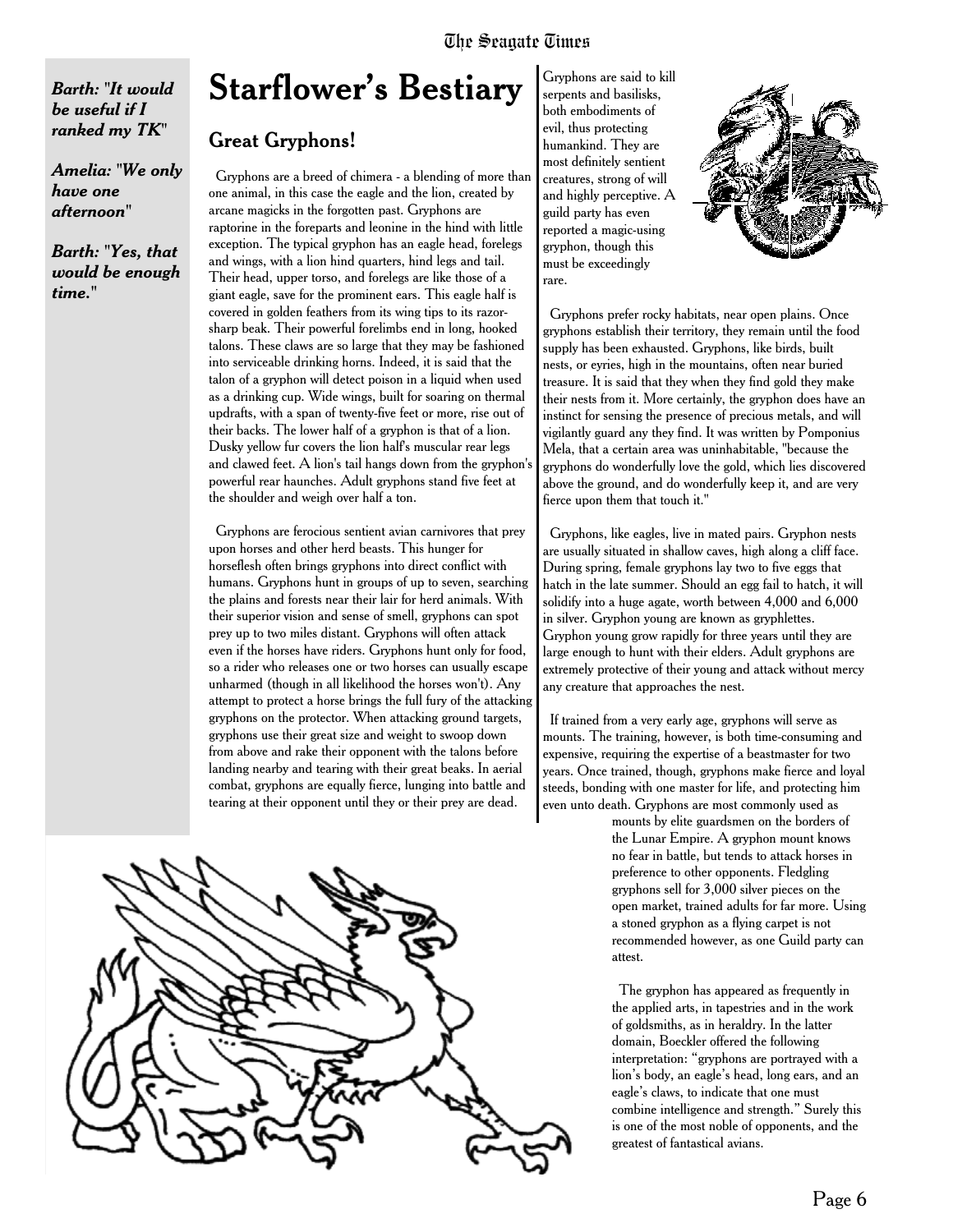# **The Puzzle Column**

# Brigetta's Riddles

As I went over Seagate Bridge I met my sister Jenny, I broke her neck and drank her blood And left her standing empty

Pray tell me, who is Jenny?

I know a word of letters three. Add two, and fewer there will be.

What is the word?

Whilst I was engaged in sitting, I spied the dead carrying the living.

What did I see?

# Riddle by Jorgen the Sphinx

The more you take the more you leave behind.



# **Which Chest Contains the Gold?**

Two chests are labelled "A" and "B".

A sign on chest A says "The sign on chest B is true and the gold is in chest A".

A sign on chest B says "The sign on chest A is false and the gold is in chest A".

Assuming there is gold in one of the chests, which chest contains the gold?

# The Slowest Camel

A Sheikh of Araby tells his two sons to race their camels to a distant city to see who will inherit his fortune. The one whose camel is slower will win.

The brothers, after wandering aimlessly for days, ask a wise man for advise. After hearing the advice they jump on the camels and race as fast as they can to the city.

What does the wise man say?



DON'T BE RIDICULOUS. WHAT WOULD A SEA MONSTER BE DOING OUT HERE?"

## Water and Wine

Start with a half cup of wine and a half cup of water. Take one tablespoon of the wine and mix it in with the water. Take one tablespoon of this mixture and mix it back into the wine.

Which of the two cups contains more of its original contents?

## Get the Power of Fire and Light!

Fire College Invested Items: Dragonflames Rk 10 Weapon of Flames Rk 10 Also Rank 8 Weapons.



Now with added Radiance for extra Positive effect on undead!

Prices negotiable. Please contact Flamis at the Guild.

# What's Hot

Grain shipments

Carnival troupes

Jumping giants

Binding water

**Quickness** 

Ambidexterity

Annoying necros

Being six feet tall behind a wall of fire



## What's Not

- Hungry peasants
- Old Regime Destinians

Dimension jumping

Greedy adventurers

Agony

Amputation

- Annoying druids
- Being ten inches tall inside a wall of fire



*Amelia: "I've got some string left from securing the captured horses"*

*(One of the advantages of your enemies being ten inches tall.)*